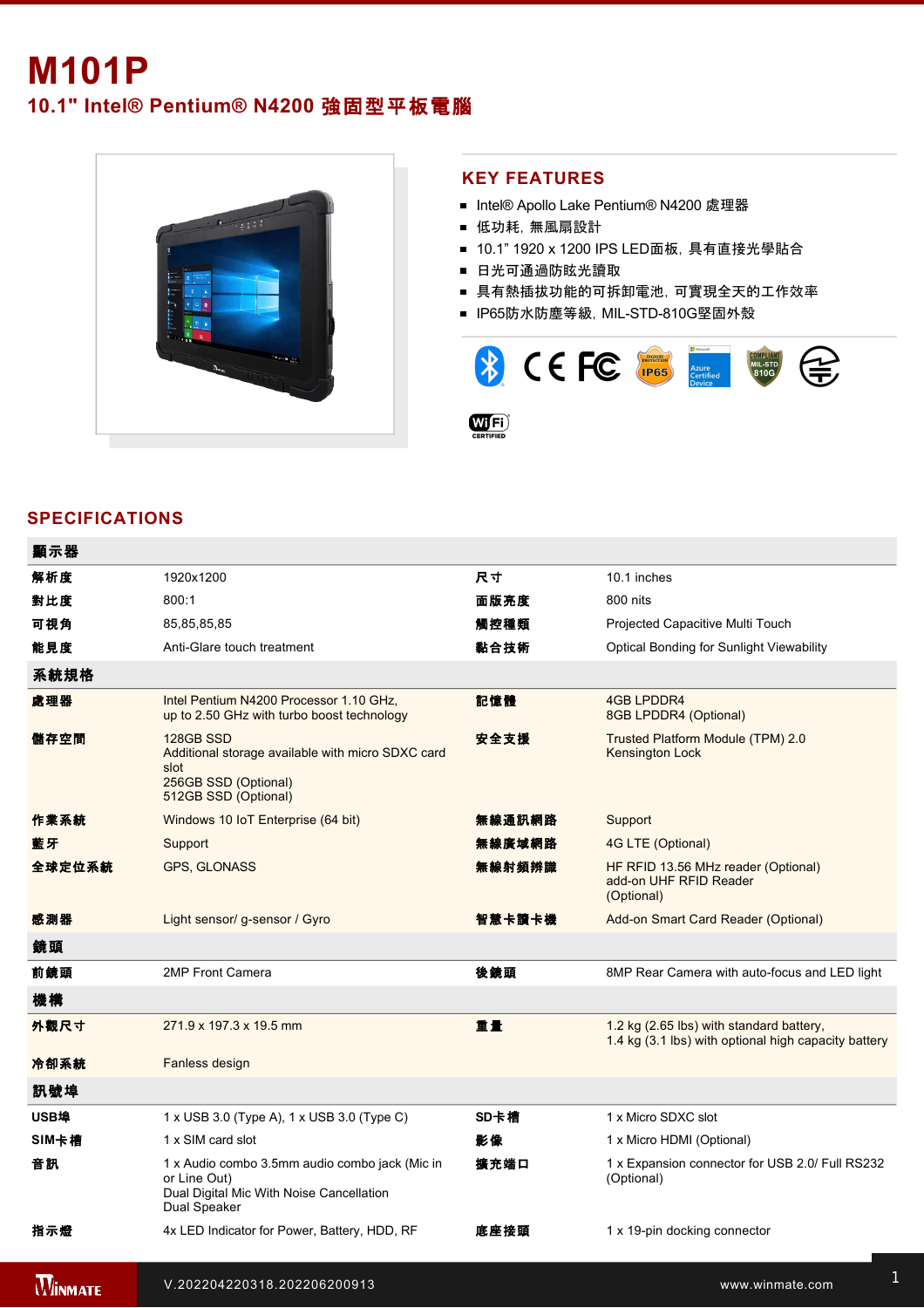|                         | status                                                                                                                        |                        |                                                                                                                                                                                                                                                                                                                                              |
|-------------------------|-------------------------------------------------------------------------------------------------------------------------------|------------------------|----------------------------------------------------------------------------------------------------------------------------------------------------------------------------------------------------------------------------------------------------------------------------------------------------------------------------------------------|
| 環境                      |                                                                                                                               |                        |                                                                                                                                                                                                                                                                                                                                              |
| 工作濕度                    | 10% to 90% RH, non-condensing                                                                                                 | 工作溫度                   | -20°C to 60°C (AC mode), -10°C to 50°C (Battery<br>mode)                                                                                                                                                                                                                                                                                     |
| 儲存溫度                    | -30°C to 70°C (-22°F to 158°F)                                                                                                | 衝擊                     | MIL-STD-810G Method 516.6 Procedure I                                                                                                                                                                                                                                                                                                        |
| 振動                      | MIL-STD-810G Method 514.6 Procedure I                                                                                         | IP防水等級                 | IP65 certified, dustproof and waterproof                                                                                                                                                                                                                                                                                                     |
| 落摔                      | MIL-STD-810G Method 516.6, 4 ft                                                                                               |                        |                                                                                                                                                                                                                                                                                                                                              |
| 認證                      |                                                                                                                               |                        |                                                                                                                                                                                                                                                                                                                                              |
| 認證                      | CE, FCC, UL, PTCRB, Verizon                                                                                                   |                        |                                                                                                                                                                                                                                                                                                                                              |
| 安全性                     |                                                                                                                               |                        |                                                                                                                                                                                                                                                                                                                                              |
| <b>SOTI MobiControl</b> | <b>SOTI MobiControl Compliance</b>                                                                                            | <b>Kensington Lock</b> | Kensington Lock Support                                                                                                                                                                                                                                                                                                                      |
| 控制                      |                                                                                                                               |                        |                                                                                                                                                                                                                                                                                                                                              |
| 按鈕                      | 1 x Power, 1 x Home, 2 x Volume,<br>2 x Programmable Function Keys                                                            |                        |                                                                                                                                                                                                                                                                                                                                              |
| 電源                      |                                                                                                                               |                        |                                                                                                                                                                                                                                                                                                                                              |
| 電池                      | Hot-swappable 7.7V, typ. 5900 mAh Li-Polymer<br>Battery (2S1P)<br>7.4V, typ. 10280 mAh Li-Polymer Battery (2S2P,<br>optional) | 電池使用時間                 | Standard. Battery: 9 hours<br>High Capacity Battery: 16 hours                                                                                                                                                                                                                                                                                |
| 電源規格                    | 19V DC                                                                                                                        | 電源適配器                  | 100-240V, 50-60Hz / 19V DC                                                                                                                                                                                                                                                                                                                   |
| 配件                      |                                                                                                                               |                        |                                                                                                                                                                                                                                                                                                                                              |
| 配件                      | Adapter and Power Cord<br><b>Capacitive Stylus</b><br><b>Standard Battery</b>                                                 | 配件選配                   | Desk Dock (Optional)<br>Vehicle Dock (without VGA output) (Optional)<br>Vehicle Cradle (Optional)<br>Battery Charger (Optional)<br>Smart Card Reader (Optional)<br>High Capacity Battery (Optional)<br>Hand Strap (Optional)<br>VESA Mount Kit (Optional)<br>Shoulder Strap (Optional)<br>Carry Bag (Optional)<br>Vehicle Charger (Optional) |

2. The USB TypeC connector follows USB 3.0 standard, which does not support Alternate Mode (ALT) or USB Power Delivery (USBPD).

#### 條碼掃描

配件 1D/2D barcode reader (Optional)

Dual Speaker

## **DIMENSIONS**  UNIT:MM

#### **Winmate M101P**